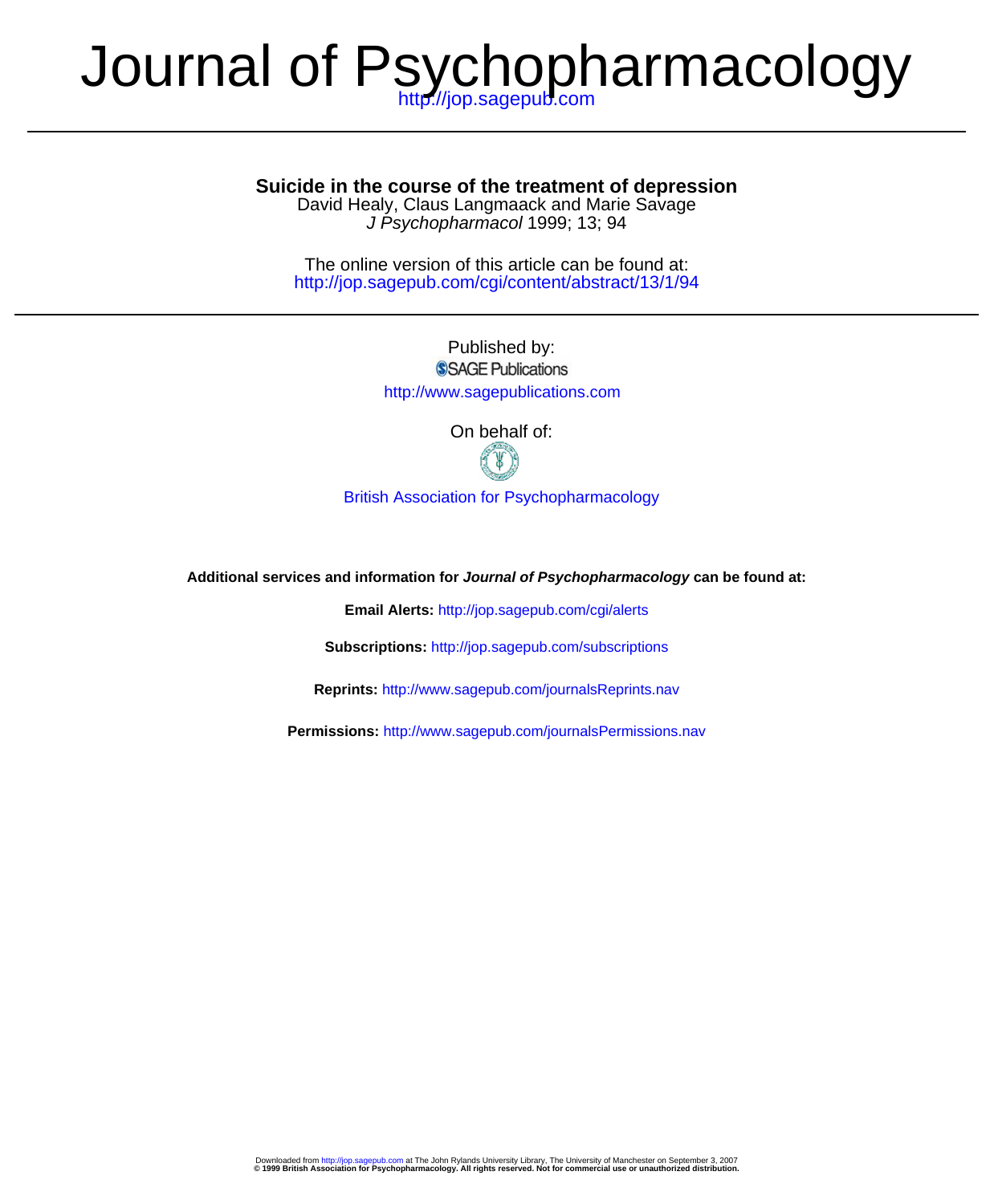## Suicide in the course of the treatment of depression

## D. Healy, C. [Langmaak](#page-5-0) and M. Savage

NorthWales Department of Psychological Medicine, Bangor LL57 2PW, UK.

Five different mechanisms have been proposed whereby antidepressant treatment might lead to suicide: first by simply ameliorating depressions more rapidly; second by an action intrinsic to the specific antidepressant effects; third by toxicity in overdose; fourth by side-effects of specific antidepressants; and finally by virtue of treatment inefficacy. Evidence from randomized control trials (RCT), controlled case studies and epidemiological studies on this question is reviewed and it is concluded that antidepressants can be implicated in some cases of suicide during treatment. Modifications of clinical trial methods and pharmacogenetic studies would yield a richer data set to explore this issue further.

Key words: akathisia; antidepressants; behavioural toxicity; case reports; suicide

## Introduction

One of the first controversies of the psychopharmacological era concerned associations between psychopharmacotherapy and suicide. Although thought of as a neuroleptic, the only placebo-controlled randomized control trials (RCT) conducted with reserpine indicated that it was an antidepressant (Davies and Shepherd, 1955). A simultaneous series of reports in the New England Journal of Medicine, JAMA, the BMJ and the Lancet, however, implicated it in the precipitation of depression and suicide (see Healy and Savage, 1998). Despite early prominence, this issue has been comparatively neglected, perhaps because we do not wish to contemplate the possibility that useful treatments may on occasion be problematic. Nevertheless, there have been five distinct proposals as to how treatment might be associated with suicide and the problem of deciding what possibilities, if any, the evidence supports also raises a host of intriguing methodological issues.

## Suicide on treatment: the mechanisms

## Depression and suicide

Before the advent of the antidepressants, a number of authorities (Staehelin, 1955) had argued that depressed patients were likeliest to commit suicide when they were entering into or coming out of a depressive disorder. It followed that antidepressants, if they alleviated depressions without permanently correcting the underlying disease, would lead to more entries into and exits from depressed states. Suicide therefore had to be a risk of treatment and it occurred in the first studies of imipramine (Kielholz and Battegay, 1958).

## Antidepressant effect and suicide

Kielholz later proposed that specific antidepressant actions might be associated with suicide. His initial impression was that the monoamine oxidase inhibitors (MAOIs), which he categorized as the most drive enhancing, were most associated with suicide attempts, followed by desipramine and nortripytline by virtue of alleviating depressive psychomotor retardation before they cleared up suicidal ideation (Kielholz, 1971). When the effects of these agents on monoamine systems were established, it appeared that there was a particular problem with antidepressants selective for catecholamine systems. A long-term maintenance study with maprotiline (Rouillon  $et$  al., 1989) in which there were five suicides and nine attempted suicides on maprotiline compared with one suicide in a smaller placebo group appeared to bear out this idea.

### Antidepressant toxicity and suicide

In the 1980s, a debate developed about the relative toxicity of antidepressants in overdose. This centred on the safety of mianserin, which had been associated with agranulocytosis. The argument hinged on a calculus of risks and benefits. While mianserin might be associated with lowered white cell counts, its defenders argued that it was safer in overdose than other antidepressants and that therefore its use would be associated with a lower death rate overall (Pinder, 1988). This debate led to the construction of a fatal toxicity index based on the number of deaths following use of each antidepressant as a proportion of the number of scripts written (Cassidy and Henry, 1987; Pinder, 1988; Henry, 1992). When these calculations were made, desipramine, amitriptyline and dothiepin, which are more toxic in overdose than other antidepressants, appeared to be associated with more deaths. The implication was that there might be a public health gain by switching prescriptions to less toxic compounds.

## Antidepressant side-effects and suicide

Against a background that catecholaminergic agents might be more likely to be associated with suicidality and the safety in overdose of the selective serotonin reuptake inhibitors (SSRIs), the next development came as surprise. A series of case reports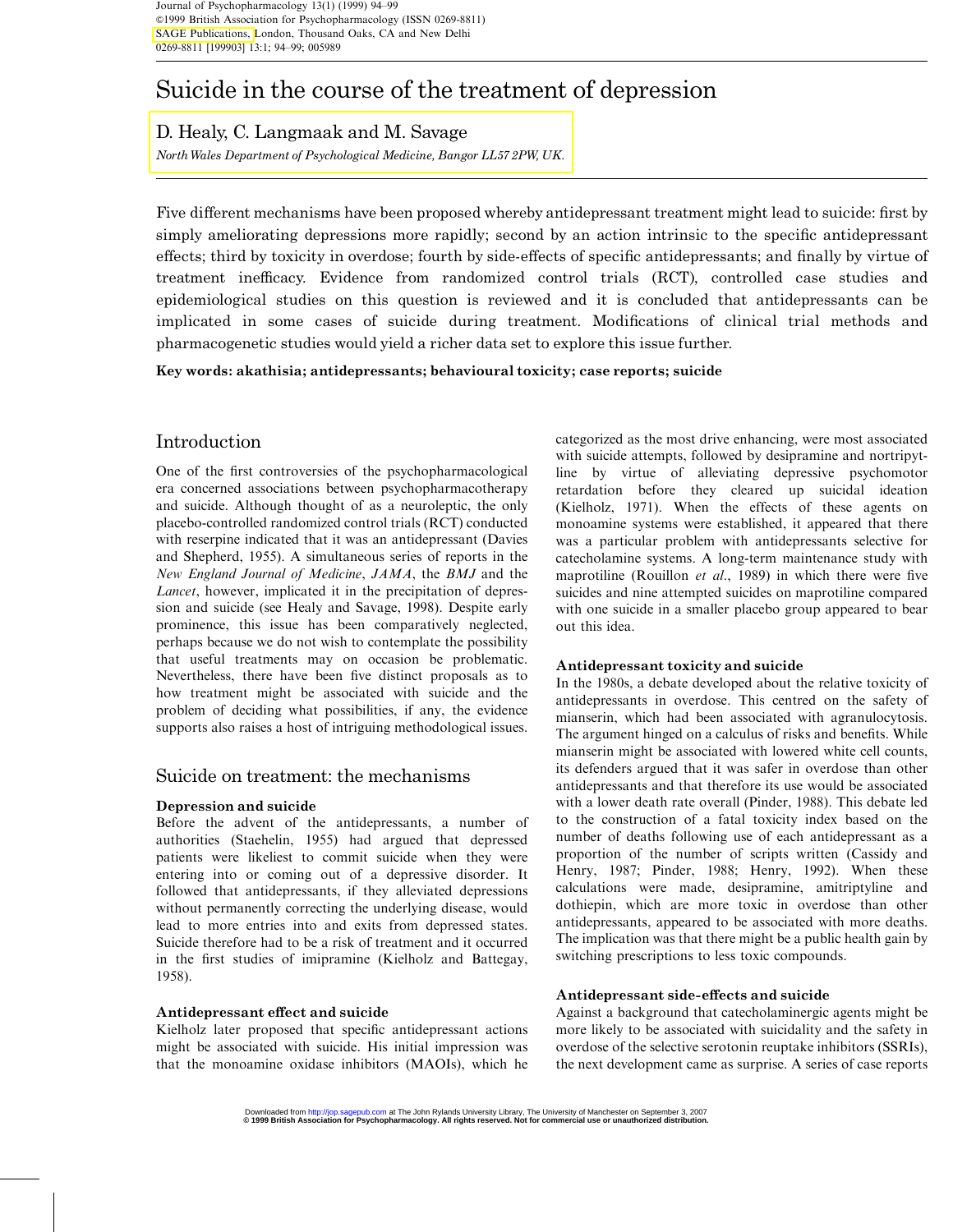(Teicher et al., 1990a,b,c; Creaney et al., 1991; King et al., 1991; Rothschild and Locke, 1991; Wirshing et al., 1992; Healy, 1994) suggested that fluoxetine might induce suicidal ideation de novo in a proportion of vulnerable individuals by triggering an akathisic state. This was perceived by some as an attack on fluoxetine, although Teicher et al. (1991) and others (Healy, 1994) saw the problem in terms of a potential that all antidepressants might have through side-effects, such as akathisia or depersonalization (Damluji and Ferguson, 1988; Healy, 1994). One problem with such side-effects early in treatment may be a risk of misattribution by the patient to a worsening of their illness.

#### Antidepressant inefficacy and suicide

Another possibility was raised by Isacsson and colleagues (1994), who analysed all suicides in Sweden for 1990/1991. They found that lofepramine was least likely to be found in the bloodstream of suicides, the most commonly used tricyclics were intermediate in frequency and mianserin and moclobemide were the most commonly found agents. They introduced the argument that suicide might be associated with treatment inefficacy. In support of this idea, they noted two pieces of evidence. First, there was the relatively high rate of suicides on moclobemide and low rate for clomipramine and they noted that clomipramine had been shown in clinical trials to have a superior treatment effect size to moclobemide in severe depressions. Second, a range of studies (e.g. Isacsson et al., 1994) suggest that completed suicides have sub-therapeutic blood levels of antidepressants.

## Suicide on treatment: methodological issues

An association between antidepressant treatment and suicide raises complex issues of causality given that depression itself is closely associated with suicidality. Depression, however, is also closely associated with sexual dysfunction and yet it has been possible to reach agreement on the existence of antidepressantinduced sexual dysfunctions. For some of the mechanisms outlined above, a causal relationship between treatment and effect (suicide) has face validity; other things being equal antidepressants that are safer in overdose should be associated with fewer deaths from suicide. For other issues, such as treatment inefficacy or the emergence of suicidal ideation, the picture is less clear. We explore these issues, using data from clinical trials, case reports and epidemiological studies, and focus on fluoxetine because the issues have been most keenly debated for this agent, although the same points apply to all antidepressants.

#### Clinical trials

Associations between fluoxetine and suicidality have been denied on the basis that RCTs are the only means to demonstrate cause and effect and that no trials with fluoxetine have shown the emergence of suicidality or akathisia (Beasley, 1991; Nakielny, 1994). In an era when evidence based medicine is in favour and RCTs are held up as the best form of evidence, this argument carries considerable weight. There are, however, a number of problems with the notion that RCTs are a necessary means to establish cause and effect or the best means in all circumstances.

#### Clinical trials and suicide

A considerable amount of work has now indicated that prior suicidality or baseline agitation need not be contra-indications to treatment with fluoxetine (Beasley et al., 1991; Tollefson et al., 1994). Indeed, independent studies suggest that SSRIs might be most effective in patients with borderline personality features, who might be expected to impulsively attempt suicide (Joyce et al., 1994). An analysis of the fluoxetine database, looking at item 3 of the Hamilton Depression Rating Scale, indicated a fall in suicidality ratings in patients on fluoxetine comparable to that found with reference antidepressants and greater than found on placebo (Beasley et al., 1991). It also demonstrated that a greater number of subjects showed item-3 increases on placebo (Beasley et al., 1991). Similar findings have been reported for paroxetine (Montgomery et al., 1995). Clearly, SSRIs including fluoxetine have a place in the management of depressive suicidality.

However, the use of RCTs by pharmaceutical companies is largely determined by registration requirements for evidence of some treatment effect. The patients recruited to such studies are samples of convenience, which need not represent either the general population or any vulnerable population within in it. These trials are not designed to answer the question of whether the drug on occasion can trigger an emergence of suicidality. To date, there have been no such trials. A metaanalysis of studies conducted for other purposes, using instruments that were never designed to settle this question is no substitute, given experimental indications showing patients and observers may fail to rate even intense newly emergent drug-induced suicidality (Healy and Farquhar, 1998). Quite simply, beneficial effects on suicidality in a majority of depressed patients do not outrule drug induced problems anymore than a reduction of pertussis induced brain damage outrules vaccine induced injuries.

#### Clinical trials and side-effects

The precise frequency with which SSRI-induced akathisia/ nervousness occurs is uncertain, even though akathisia was reported very early as a side-effect of fluoxetine treatment (Lipinski et al., 1989) and Ayd's (1996) Lexicon for Psychiatry and Neurology, states that 'fluoxetine's capacity to evoke akathisia is well recognized'. This is largely because few RCTs have been designed to establish the precise incidence of sideeffects. Although not unconcerned about side-effects, regulators make judgements about primary treatment effects and on aspects of toxicity rather than on the frequency of side-effects.

In a poster review of the fluoxetine database involving 1610 fluoxetine patients and 952 placebo patients, Plewes et al. (1997) reported statistically significant differences between fluoxetine and placebo in rates for anxiety  $(12.1\%$  versus 6.9%) and for nervousness (13.7% versus 8.8%). It can be objected that neither of these side-effects refer to akathisia. The problem here is that good clinical practice (GCP) advocates coding side-effects according to a WHO dictionary `The International Monitoring of Adverse Reactions to Drugs Terminology' (1994). This is based on reports made by patients. Akathisia is not a word patients use. Accordingly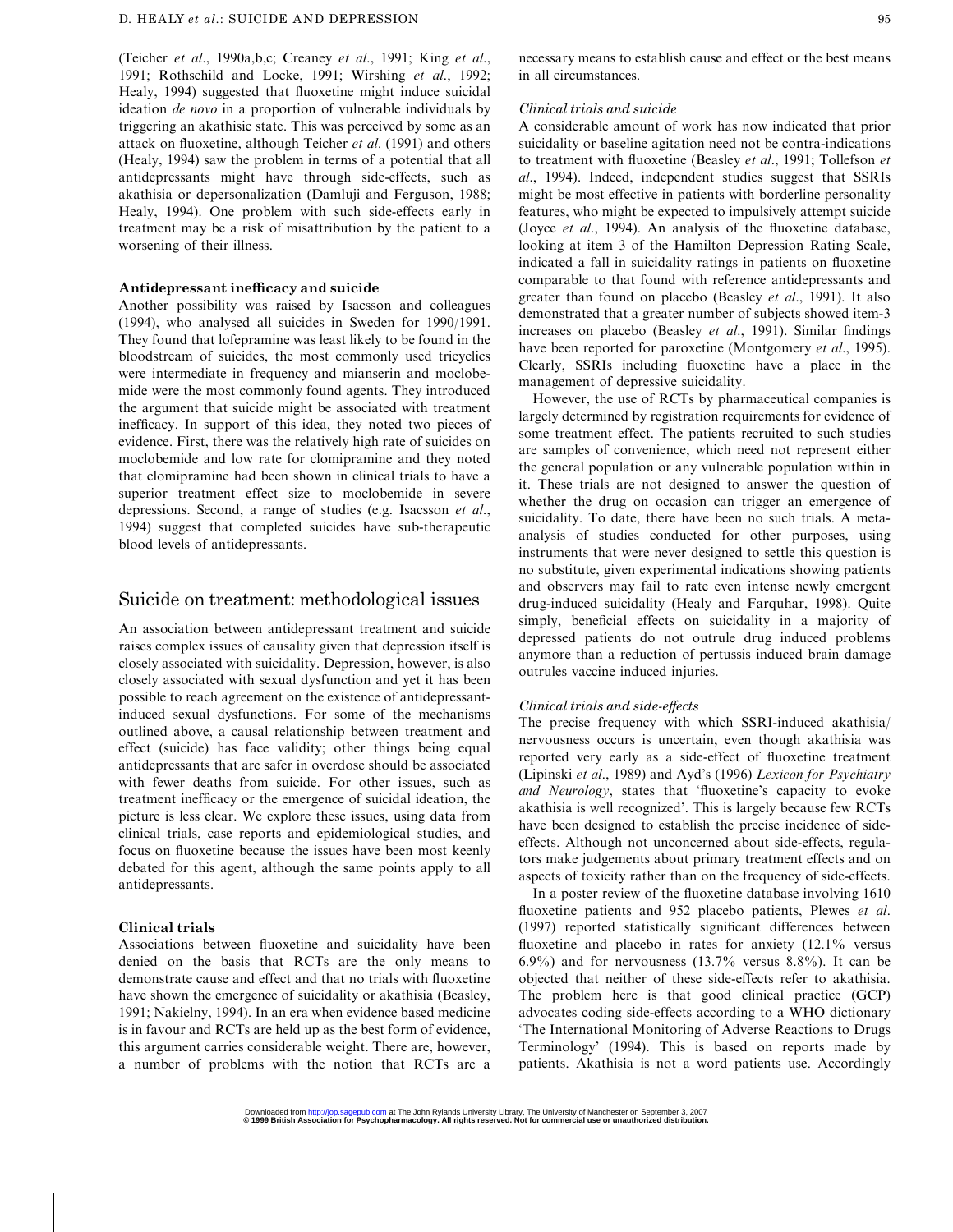subjects who become subjectively akathisic must necessarily be reported under headings such as nervousness or anxiety. There is therefore a legitimate reason for not reporting akathisia but it is misleading to imply that it does not happen. Plewes et al. (1997) distinguish between nervousness and anxiety but, if these differ, it is difficult to see that one of them can refer to anything other than agitation/akathisia.

There is another aspect to side-effect reporting. To date, companies have only reported spontaneously mentioned sideeffects, which are likely to be a small proportion of actual sideeffects. Until recently, no patients were required to complete a comprehensive list of potential side-effects such as the UKU (Lingjaerde et al., 1987). In the case of sexual dysfunction, early clinical trial estimates, based on spontaneous reporting, suggested a rate of  $5\%$  on fluoxetine (Stark and Hardison, 1985). Subsequent investigations with instruments sensitive to drug induced sexual dysfunction point to rates greater than 70% (Patterson, 1993). This clearly indicates how a problem can be completely missed if the means of investigation is inadequate. The situation is compounded by indications that some clinical trials are run by minimally supervised, untrained personnel, who are likely to be insensitive to the emergence of novel problems and issues (Stecklow and Johannes, 1997).

#### Case studies

Nevertheless, the argument goes that the Food and Drug Administration (FDA) would only register compounds on the basis of RCTs because only they, in contrast to case reports, can demonstrate causality. This is not true. Activated charcoal is licensed for overdoses with compounds such as strychnine on the basis of a single case, when Pierre Touery drank 10 times the lethal dose of strychnine and survived, having taken activated charcoal beforehand (Healy, 1997). The FDA's post-1962 statutes permit placebo-controlled trials, active comparator trials, historical controls as well as single cases to be used as the basis for a licence. The only requirement is that the procedure used has assay sensitivity. In the case of an anaesthetic, for example, falling asleep 30 s after a drug is given is so unlikely that independent observers could validly conclude on the basis of a single case that the drug had produced the treatment effect being claimed for it (Leber, 1998). Further studies would be required for registration purposes, in order to demonstrate the safety of the compound.

RCTs are needed when an expected treatment effect is relatively small or when there is spontaneous variation in the index condition or when the bias of investigators is likely to influence the results unless such controls are introduced. They are needed in the registration of antidepressants, where the treatment effect sizes of some antidepressants, relative to the spontaneous variation in milder depressions, is so small that upwards of 300 patients may be required to demonstrate significance. The emergence and resolution of akathisia is more visible and clearcut and less subject to spontaneous variation than the emergence and resolution of depression. It is rare naturally. Its occurrence following drugs is so well established that no one has ever called for an RCT to prove it although such a trial might establish the rate at which particular agents induce it.

Nevertheless, in case studies proposing an association between a clearcut treatment emergent event, like akathisia, and particular drugs there should be controls in the design. There are no controls built into associations between suicidality and antidepressants drawn simply from the spontaneous medical reports filed by individual practitioners and no credible case could be based on such reports. But case reports of this kind should not be confused with case studies, which have controls, such as a test-retest design, built into them. The results from test-retest designs can permit valid scientific conclusions to be drawn (Karch and Lasagna, 1977; Kazdin, 1982; Stephens, 1983; Girard, 1987; Beasley, 1991; Edwards, 1992; Jick et al., 1992; Healy, 1994). Indeed, no less an investigator that Bradford Hill, the creator of the RCT, stated that RCTs were not the only way to assess drug effects (Hill, 1966). A test-retest design was employed by Rothschild and Locke (1991), Creaney and colleagues (1991) and Wirshing and colleagues (Wirshing et al., 1991) when looking at the emergence of suicidal ideation on fluoxetine.

Another control was introduced by the eminence of the reporters. A further control stemmed from the fact that similar reports came from a wide range of independent investigators. The finding could not easily be explained in terms of the bias of one investigator or centre. Furthermore, in contrast to spontaneous medical reports, senior investigators agreed on the details of what was happening and in the Teicher series, six cases were described rather than just an isolated case, in the Wirshing series, five cases, and in the King series, a further six cases.

Finally, it is clear from reading these reports that senior investigators thought they were witnessing something different to the usual suicidal ideation that occurs in depression. There was a consistency across the reports as to what was happening, namely that suicidal ideation might be triggered by inducing akathisia/agitation. The argument therefore did not depend on an inexplicable association. It can also be noted that, at the same time, studies on suicide risk factors, conducted by the National Institute of Mental Health, pointed to levels of anxiety and agitation as the most significant predictors of completed suicides in the months following the commencement of treatment (Fawcett et al., 1990; Fawcett, 1992).

#### Epidemiological studies

Another means to establish the impact of antidepressants on suicidality is to look at epidemiological studies. There are two studies relevant to the question of antidepressants and suicide (Jick et al., 1995; Isacsson et al., 1994). The Jick study, conducted in a primary care setting, looked at suicides following 172 000 antidepressant prescriptions. As dothiepin was the most commonly prescribed antidepressant in this sample, it was assigned a relative risk of 1.0, against which the risk came out at 2.1 for fluoxetine,  $0.5$  for lofepramine and  $1.8$ for mianserin. Translated into deaths per 100 000 patient years, the figure was 47 for lofepramine, 86 for dothiepin, 165 for mianserin and 189 for fluoxetine.

In the entire sample, the difference between dothiepin and fluoxetine was significantly different at 95% confidence intervals. When all confounding factors such as prior history of suicide attempt and antidepressant prescription were taken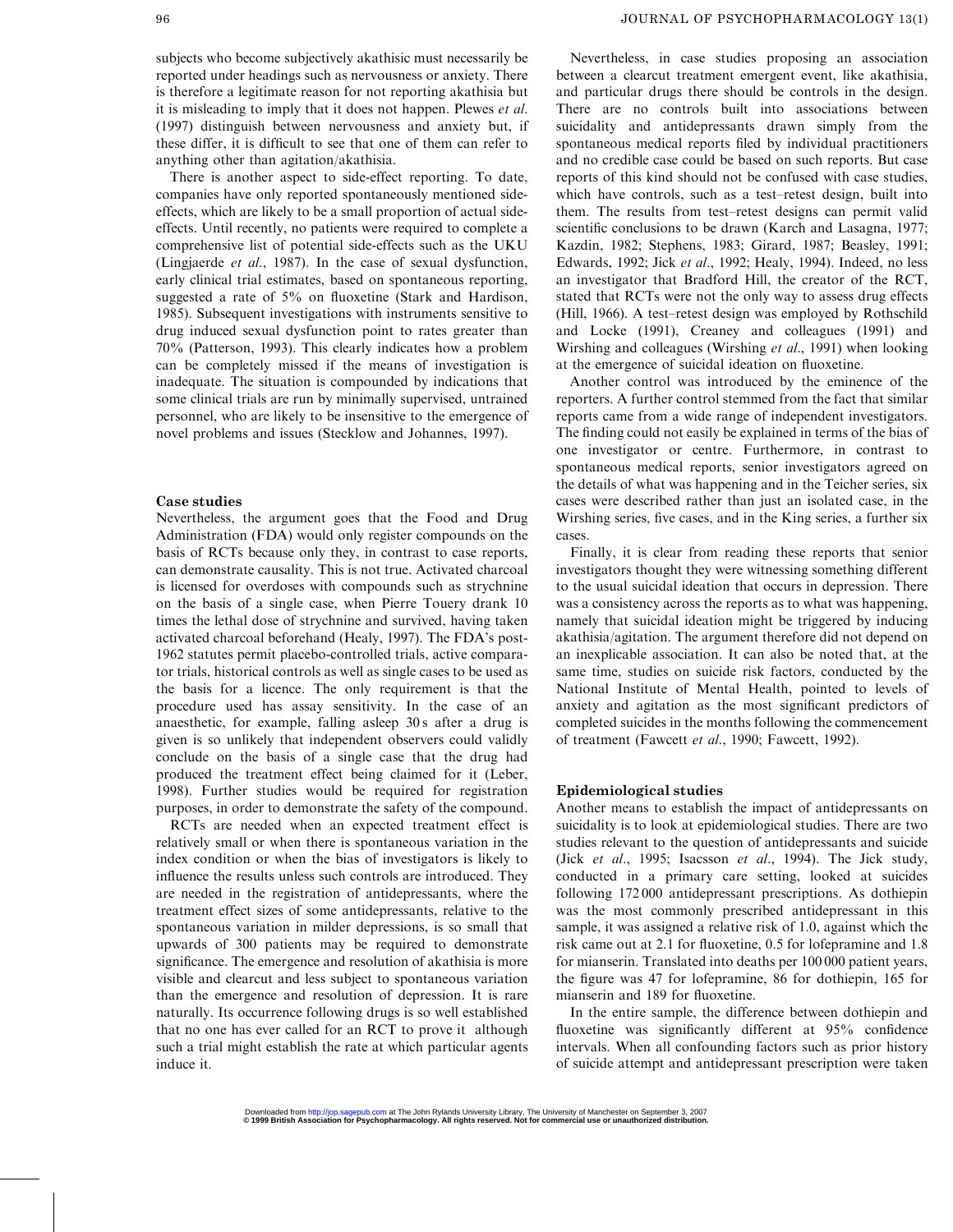into account, the best estimate of the relative risk of fluoxetine to dothiepin remained at 2.1, although the confidence  $interval - a$  function of sample size, which had been halved – changed. In contrast, when confounds were controlled for, the best estimate for mianserin, which had been widely promoted as being safe in overdose, fell from  $1.8-1.1$ , suggesting that it but not fluoxetine was being prescribed to patients who were perceived to be at greatest risk.

Clearly, one study is of limited value but a number of points can be noted. First, this study refers to real life rather than to a sample of convenience. There are likely to be confounds but it is not clear what weight should be put on them. On the one hand, a proportion of imipramine prescriptions, for example, will have been given for enuresis and 10 year olds are unlikely to commit suicide. On the other hand, it is not possible to kill oneself by overdose with fluoxetine and it is likely therefore that there were a greater number of unrecorded attempted suicides from overdose with fluoxetine than there were for some other compounds. Furthermore, in keeping with an induction of akathisia, the deaths from violence on fluoxetine were proportionately higher than for other antidepressants. A further point is that before the study began it was widely accepted that lofepramine was one of the safest antidepressants, because of both its efficacy and safety in overdose, and the findings of the study confirmed this, which suggests that the study methodology was coming up with accurate results.

Finally, the Jick study does not stand in isolation. Isacsson and colleagues (1994) analysed all suicides in Sweden for 1990/ 1991 in a study that was larger in terms of completed suicides than the Jick study. They found the same rank ordering of suicides by antidepressant; lofepramine was the safest, the most commonly used tricyclics were intermediate and mianserin was the riskiest (fluoxetine had not then been licensed in Sweden), with an almost identical figure, 41 out of 100000 patients/years, for lofepramine.

In addition to a low death rate on lofepramine, the other noradrenergic selective agent, maprotiline, was associated with a lower than average death rate. Combined these figures from two studies cast doubt on Kielholz's early proposal that drive enhancing antidepressants would be associated with suicides by virtue of a propensity to stimulate drive leaving suicidal ideation intact. There was a dissociation between these noradrenergic selective agents and moclobemide, however, which suggests that Kielholz's original perceptions that there might be a problem associated with MAOIs may need further consideration.

As regards the possibility that treatment inefficacy might be associated with suicide (Isacsson et al., 1994), it is probably a mistake to think that treatment effect sizes are some absolute value (Healy, 1998). They only ever hold relative to specified populations, and certain populations such as patients with obsessive–compulsive disorder or adolescent depressions, who might be expected to do better on SSRIs than tricyclic antidepressants, may be inherently less likely to commit suicide. It is not clear therefore that demonstrations of greater treatment effect sizes for some antidepressants in severe depression (Wheatley et al., 1998; Lopez-Ibor et al., 1996) will necessarily translate into benefits in terms of reduced suicides.

## Epidemiology in the public domain

In the debate about suicide and depression, a 15% lifetime suicide risk for depression is invariably cited (Guze and Robins, 1970) or a 79-fold increase in rate compared with the normal population (Hagnell *et al.*, 1981). Against such a background it is suggested that it is impossible to determine if an antidepressant causes suicide. Inskip and colleagues (1998) have updated estimates for lifetime suicide risks for affective disorders, citing a figure of  $6\%$ . However, both this and Guze's estimates are drawn almost exclusively from populations of severe and hospitalized depressives. The lifetime suicide risk for mild to moderate depressive disorders is not known but it can be modelled. Current estimates of lifetime affective disorder prevalence have risen to between 30% and 50% of the population (Hagnell et al., 1981; Blacker and Clare, 1987; Kessler et al., 1994). Given that the population of England and Wales is 50 million with 5000 suicides per annum, if half of the suicides are affective disorder related (2500), multiplying by 75 (an average life expectancy) and dividing by 12.5 million (25% lifetime prevalence) gives a lifetime suicide risk of approximately 1.5% for all affective disorders. A possible conclusion from this exercise is that it makes little sense to talk about a global lifetime risks of suicide for affective disorders and more sense to talk about suicide risks for severe, moderate and mild affective disorders, which might approximate to 15%, 6% and  $1-1.5\%$ , respectively.

If the annual prevalence of affective disorders is 10% (Blacker and Clare, 1987; Kessler et al., 1994) and depressions account for  $50\%$  of suicides, this gives a figure of 50 suicides per  $100\,000$ patient years for all affective disorders. Stripping out figures for severe depressive disorders suggests that annual suicide rates for mild affective disorders are probably no more than 25-40 suicides per 100 000 years. These figures offer no room for complacency when set against the Jick and Isacsson figures,.

## Conclusions

The data from the variety of sources quoted here present a complex picture from which simple conclusions are not readily drawn. By virtue of the variation between agents found in the studies of Cassidy and Henry, Jick and colleagues and Isacsson and colleagues, it is all but impossible not to accept that antidepressant treatment in a small proportion of vulnerable patients may be linked causally with death by suicide. This statement however, does not mean that antidepressant treatment increases the overall rate of suicide. The situation resembles that with pertussis vaccination and brain damage where overall levels of brain damage may fall after vaccination yet particular children may be adversely affected by the vaccine. The example of reserpine is relevant here. The suicides with which it was associated came from non-depressed hypertensive populations and were probably triggered by akathisia (Healy and Savage, 1998). This demonstrates the ability of a psychotropic agent to lead to the emergence of problems that cannot be easily passed off as stemming from an underlying psychiatric disorder, as do healthy volunteer studies (Healy and Farquhar, 1998).

There appears therefore to be a case that psychotropic agents can make vulnerable individuals worse while benefiting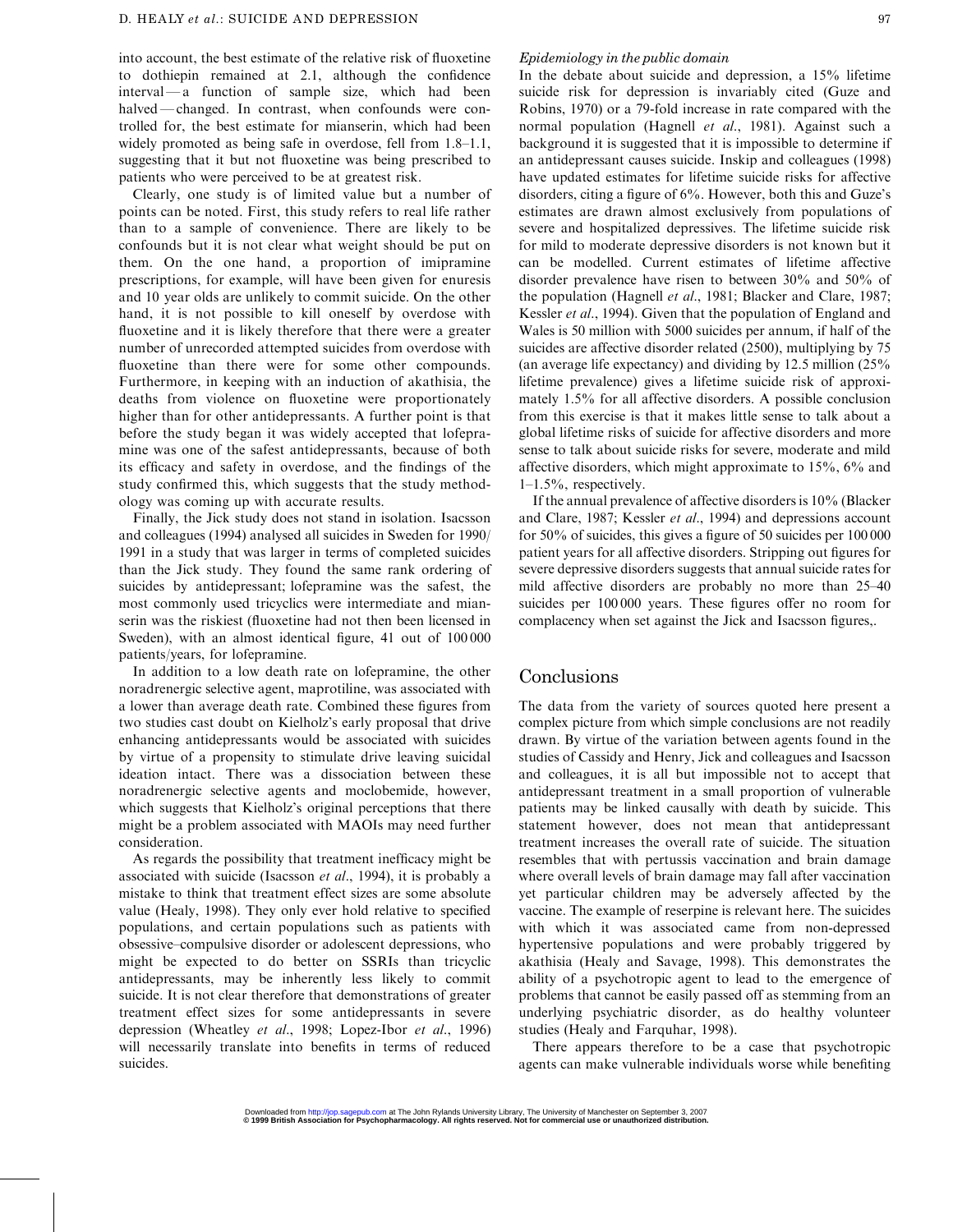<span id="page-5-0"></span>the population at large. It can be noted that psychotherapy has been associated with increased rates of suicide on a population rather than individual basis (Moller, 1992; van der Sande, 1997). Arguments that suicides happen in the young schizophrenic seized with a flash of insight at the awful prospects ahead of them or the depressed patient with drive restored but suicidal ideation intact put little onus on the clinician. This review suggests that things may not be so simple. Clearly, bearing in mind the toxicity of certain agents in overdose is one thing but there appear to be other things they can do as well.

The subjective dysphoria that antipsychotics and antidepressants may produce remains poorly characterized. At present there is no agreement on what the overlap may be between subjective akathisia and drug induced dysphoria (Sachdev, 1995; Healy and Farquhar, 1998). Such reactions can, however, lead remarkably quickly to depressive, suicidal and violent thoughts even in healthy individuals (Healy and Farquhar, 1998). There is a need to investigate these issues more thoroughly, given the role that akathisic reactions appear to have played in this story right from the earliest use of reserpine.

Given the present state of clinical trials, the role that such reactions may play in causing problems is best teased out by means of test-retest methods. That this is the case is attested to by senior clinical trialists such as Lasagna (Karch and Lasagna, 1977), epidemiologists such as Jick, pharmaceutical company investigators such as Stephens of Glaxo (Stephens, 1983), Girard of Synthelabo (Girard, 1987), Beasley of Eli Lilly (Beasley, 1991) and others. If data from clinical trials are to play a greater part in informing the debate, there is a twofold need. One is for trials designed to specifically address the issue. The other is for a more comprehensive and less discretionary recording of the adverse effects of treatment. This might be achieved by incorporating mandatory selfratings of side-effects using instruments such as the UKU.

As regards lessons to be learned from the current dataset, it appears that antidepressants selective to noradrenergic systems do not pose problems to the extent that was once proposed, although paradoxical worsening of depression on these agents has also been noted (Damluji and Ferguson, 1988). The picture as regards the MAOIs remains less certain. There seems some possibility that at least one SSRI, fluoxetine, may be associated with higher rates of suicidality in certain individuals. It remains unclear whether this is a problem likely to affect all SSRIs or only those SSRIs used in particular populations. If akathisia is the mechanism by which this effect is mediated, then this is a problem that can be minimized by prescribers being aware of the possibility and advising patients accordingly.

It should be noted that other side-effects, such as depersonalization or urinary retention, mediated through other systems, also have the potential to cause problems. The entire area of distress induced by adverse events and strategies to minimize these problems is deserving of further investigation. It is opportune to raise the issue of antidepressant induced suicidality when the possibility of greatly minimizing such reactions has now emerged. From the early 1960s, there were good pharmacogenetic indications that some individuals responded preferentially to MAOIs while others responded to serotonin reuptake inhibiting tricyclic agents (Pare *et al.*, 1962). Similar indications emerge from the fluoxetine and akathisia data. There would therefore seem to be some pharmacogenetic basis for adverse responses to selective agents. Clinical, scientific and other considerations all suggest that this area should be the focus of intense development.

If it is conceded that antidepressant treatment in some instances can cause problems, there is a separate public health question as to how this should impact on national programmes to reduce the incidence of suicide by enhancing the detection and treatment of depression. For moderate to severe depressive disorders, there are good indications that detection and treatment reduce suicide rates (Rutz et al., 1995). Furthermore, Isacsson et al. (1994) suggested that a greater number of depressives died from suicide because they were not treated than may have died because of the adverse effects of any particular antidepressant. Finally, better detection and treatment of depression in Sweden during the 1980s was possibly associated with a national decline in suicide rates (von Knorring and Bingefors, 1998). Pharmacotherapy may also have benefits across diagnostic categories. It will clearly reduce suicide rates in schizophrenia and probably also in some personality disorders (Montgomery and Montgomery, 1982).

The picture is less certain for milder affective disorders, where it remains unproven that lifetime prevalences for suicide can be reduced. In such circumstances, detection and treatment trials are clearly warranted but there is an increasing onus on prescribers and companies to acquaint themselves with the hazards of treatment, to inform the patient on how to handle these and to monitor the impact of treatment.

## Address for correspondence

David Healy NorthWales Department of Psychological Medicine Bangor LL57 2PW UK

## References

- Ayd FJr (1996) Lexicon for psychiatry, neurology and neuroscience, p. 268.Williams & Wilkins, Baltimore
- Beasley C (1991) Fluoxetine and suicide. BMJ 303: 1200
- Beasley CM, Dornseif B E, Bosomworth JC, Sayler M E, Rampey A H, Heiligenstein J H, Thompson V L, Murphy DJ, Masica DN (1991) Fluoxetine and suicide: a meta-analysis of controlled trials of treatment for depression. BMJ 303: 685^692
- Blacker R, Clare A (1987) Depressive disorder in primary care. Br J Psychiatry 150: 737^751
- Cassidy S L, Henry JA (1987) Fatal toxicity of antidepressant drugs in overdose. BMJ 295: 1021^1024
- Creaney W, Murray I, Healy D (1991) Antidepressant induced suicidal ideation. Hum Psychopharmacol 6: 329-332
- Damluji N F, Ferguson J M (1988) Paradoxical worsening of depressive symptoms caused by antidepressants. J Clin Psychopharmacol 8: 347^349
- Davies DL, Shepherd M (1955) Reserpine in the treatment of anxious and depressed patients. Lancet 117^120
- Edwards G (1992) Antidepressants and murder. Psychiatr Bull 16: 537^539
- Fawcett J, ScheftnerWA, Fogg L, Clark DC,Young M A, Hedeker D, Gibbons R (1990) Time-related predictors of suicide in major affective disorders. Am J Psychiatry 147: 1189-1194
- Fawcett J (1992) Suicide risk factors in depressive disorders and in panic disorder. J Clin Psychiatry 53: 9^13